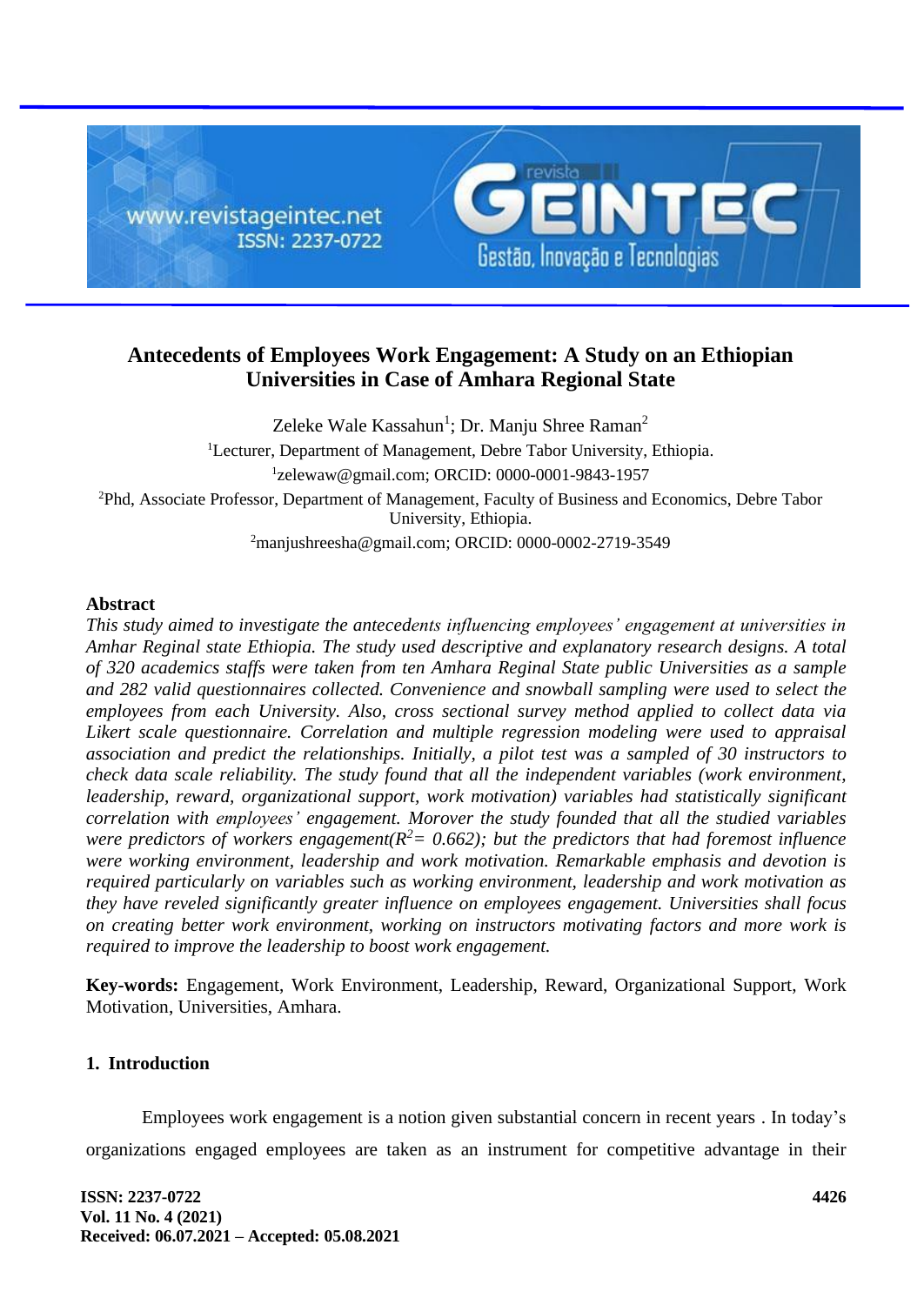success. Because, according to Bakker, Albercht and Leiter (2011) in a contemporary world, having highly talented employees is not enough organizations should also enthuse and aid the workers to dedicate their utmost competences to their job. Work engagement is a notion which comprises three dimensions: vigor, dedication and absorption. Employees which are highly engaged are characterized by high level of effort, dedication and vigor. Employees' engagement involves the logical and emotional connection of employees with its firms (Nagesh, Kulenur & Shetty, 2019).

Employees' job engagement is positively and significantly correlated to employees' productivity, creativity, commitment, willingness, innovativeness and customer services and I role and extra role behavior (Belay & Lehal, 2019). As mentioned in the work of Bakker, Albercht and Leiter (2011) workers which are greatly engaged robust, effective person who use impact on actions that influence their endeavors. As a result of their energy level and positive assertiveness, engaged workers create their own positive attitude, recognition and be successful. On the other hand, disengaged workers have a huge loss on organizations. For instance, as mentioned in the work of Osborne and Hammoud (2017) disengaged workers generally caused to incur \$ 350 in United States Companies annually. Engaged workers are more probably devoted with increased level of continual energy than those who are disengaged (Arnold. 2011).

Firms across sectors struggle to persist and beat today's fierce competition, mental and physical health of the workers is one of the critical concerns that a human resource managers should focus on. Therefore, workers' engagement is today considered as an influential foundation of competitive advantage in disruptive times (Bedarkar & Pandita, 2014). A review by Robertson-Smith & Markwick, (2009) reveled that engagement is positively associated with productivity, group and organizational success and can lessen absenteeism and turnover levels.

Organizations know that engaged workers are more productive and therefore every employers needs to analyze the antecedents of employees engagement. As the work of Arnold (2011), AbuKhalifeh & Som (2013), Bedarkar & Pandita (2014), Zainol, Hussin, & binti Othman (2016), Wuttaphan (2016) Fazna Mansoor (2016), Nagesh, Kulenur, & Shetty (2019), there are many antecedents factors influencing employee engagement, namely teamwork, and collaboration, company management, supervisor and coworker relationship, communication, the image of the organization, job role work-life balance, environment, leadership, decision making and policies and procedures, incentives and pay, training and development. The most critical asset which is available to an organization is its workers; hence, having engaged worker is very decisive for any organization (Ngethe, Iravo, & Namusonge, 2012). Employees engagement is becoming a vital issue in the recent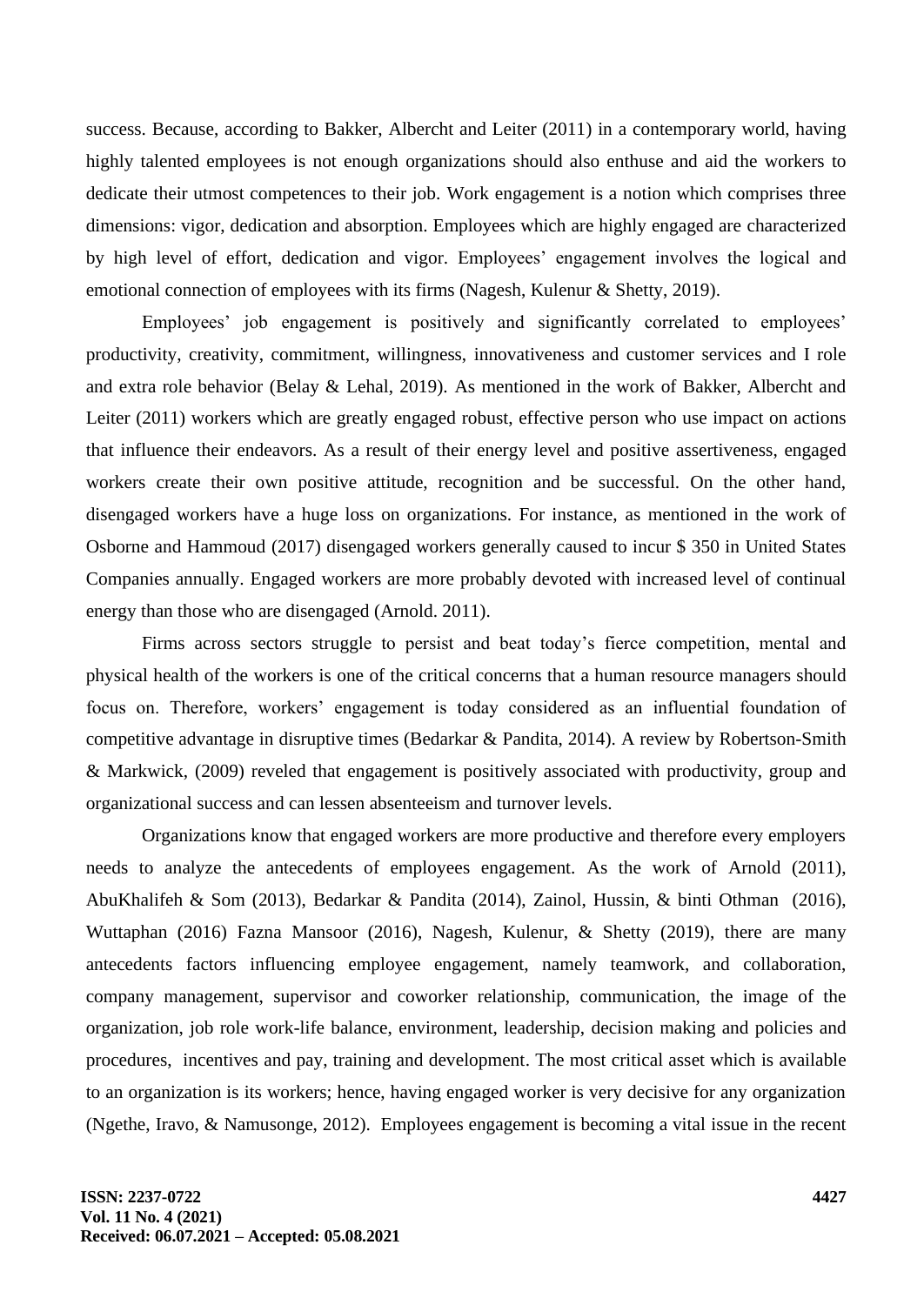body of research as engaged workers not only accomplish better in their jobs but also more satisfied in the workplace and feel happier (MacDongh & Orla. 2017).

As per the finding of Arnold (2011), engaged employees are enthusiastic in their work, bursting with energy and deep in their work activities. Workers who are engaged in their job are completely attached to their job and they will not have the intention to quit their job, performs better, and has a positive emotion and high energy towards their duty (Wuttaphan, 2016; Arnold, 2011).

Ethiopia has a young and quickly expanding higher education system. Ethiopia has been noticeably expanding its higher education institutions over the past two decades simultaneously the number of faculty also increased. According to Alemayehu & Woldemariam (2020) the faculty's willingness to stay in its respective institution is depending upon the presence of impartial human resource, rules, regulation , policies and practices, the existence of fair reward scheme which is reasonable, better working conditions, academic freedom, and career path. When employees leave their jobs, it is often a sign of disengagement or there is something going wrong.

Ethiopian Universities expect their faculties to show high initiative, to be proactive, and take responsibility for their own professional development. Moreover, they need staffs who engaged with their work: that feels energetic and dedicated, physically, and emotionally attached to his/her institution. Furthermore, the public at large expects that higher education contributes a lot to a nation's development; but this development is contingent upon competent faculties of the higher education institutions. Nowadays, getting competent and qualified academic staff is becoming tough for higher educational institutions since the potential candidates are choosing for banks, political organizations, and other sectors that are offering better salaries and benefits. Consequently, this would have a negating consequence on country's overall education system.

As far as the researcher's knowledge is concerned, there are not academic research studies which had not been conducted on the antecedents of employee engagement in Ethiopia in general in Amhara regional state in particular. Therefore, the current study tried to investigate antecedents that influenced the work engagement of employees at public universities in Amhara Regional State, Ethiopia.

### **2. Literature Review**

### **Theoretical Underpinnings**

Kahn (1990) was one of the pioneer thinker theorized work engagement. Kahn considered engaged workers as being wholly connected with their work roles cognitively, emotionally, and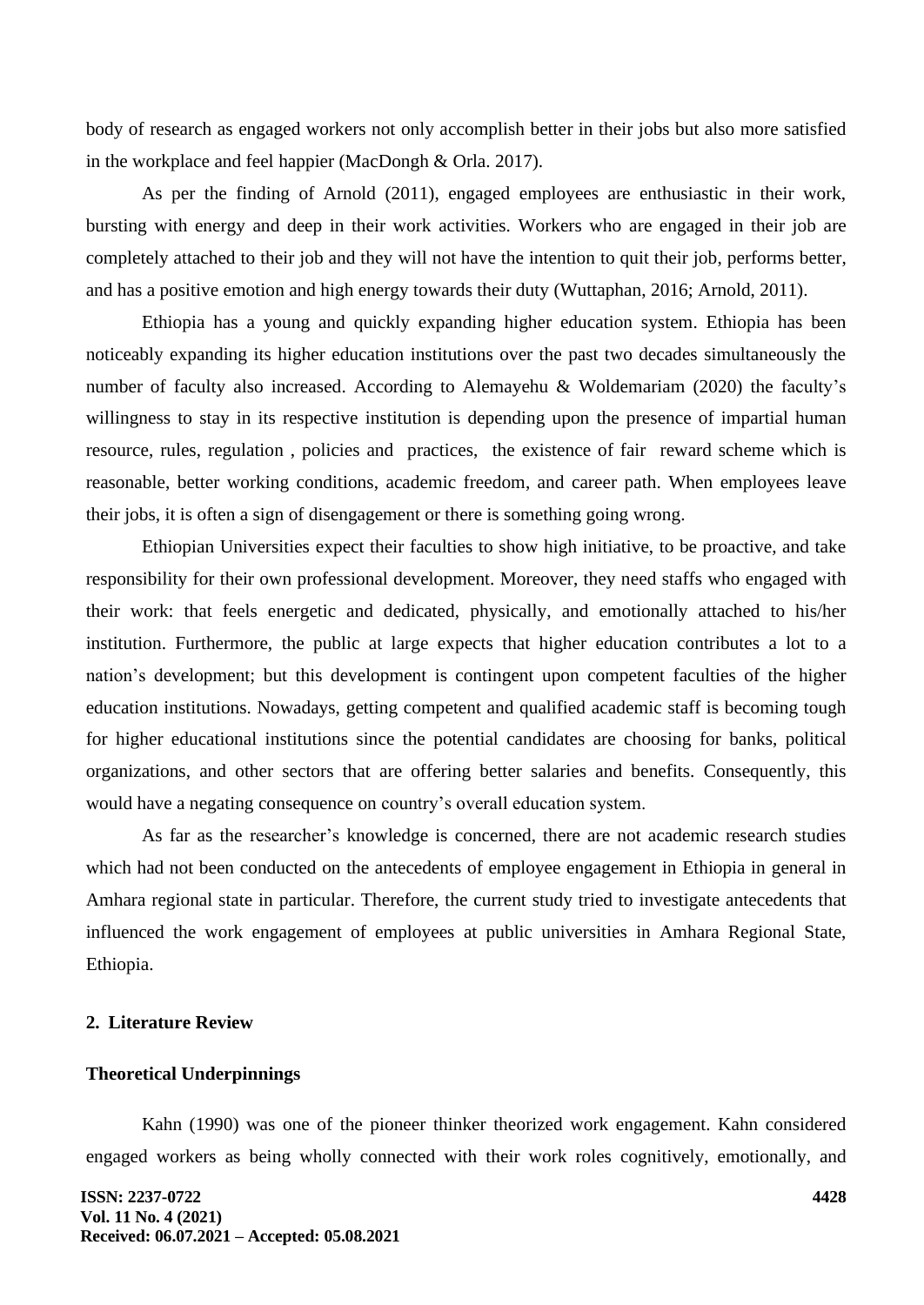physically (Anitha, 2014; Bedarkar & Pandita, 2014; Arnold, 2011). Employees' engagement is a vital paradigm in a body of research as an engaged workers are not only rendering better services but also they are motivated, satisfied, and happier in the work environment. Worldwide, many companies struggle to be the winner of today's stiff competition to this end, the healthiness of the workers is one of the paramount factors that the leaders should know and give due attention. Henceforth, a worker engagement is considered as an influential weapon to gain a competitive advantage in today's competitive era (Bedarkar, & Pandita, 2014). Work engagement denotes a job related psychological state that comprises absorption, vigor, and dedication to the task and organization (Kahan, 1990; Bakker & Leiter, 2010; Arnold, 2011). Today's implication of job engagement is involvement, commitment, enthusiasm, passion, energy, absorption and focused effort (Bakker & Leiter, 2010).

There are three types of workers in organizations; actively disengaged workers, not engaged workers, and engaged workers. Actively disengaged workers are very dangerous worker who are not only do not execute well but also depress the higher performer in the organization. Engaged employees are builders who persistently struggle to give excellence within their roles. They do what they are told to do. An employee engaged is aware of his or her responsibility and inspires his co-workers for the organizational goals. The general idea on the concept is that engaged employees give more of what they have to offer and as a result an engaged staff is simply a more productive one.

# **Empirical Studies**

Significant consideration has been given to association of worker engagement to rewards of organizations. Studies founded that for attracting candidates' compensation and reward package increasingly becomes important factor. Workers expect acknowledgement for their offerings and contribution. Many organizations often offer formal rewards and recognition packages in exchange for workers contributions. In addition to this, many workers still expect day-to-day informal praise. The absence of adequate reward has been identified as a key factor for work engagement (Anitha, 2014 & Abu Khalifeh & Som, 2013). Indemnification is a compulsory feature workers engagement that inspires workers to accomplish more and hence focus more on task. Compensation embraces financial and non-financial indemnifications (Anitha, 2014). To have a benefit in attracting and retaining talented employees, organizations should focus on their employee's value. As noted by the research findings of Despoina, Arnold, Evangelia, & Wilma (2009), Jane, Mike, & Namusonge (2012), Anitha (2014), Zainol, Hussin, & Bintiothman, (2016) adequate compensation enables the workers to be more engaged, satisfied, and happier in the work environment.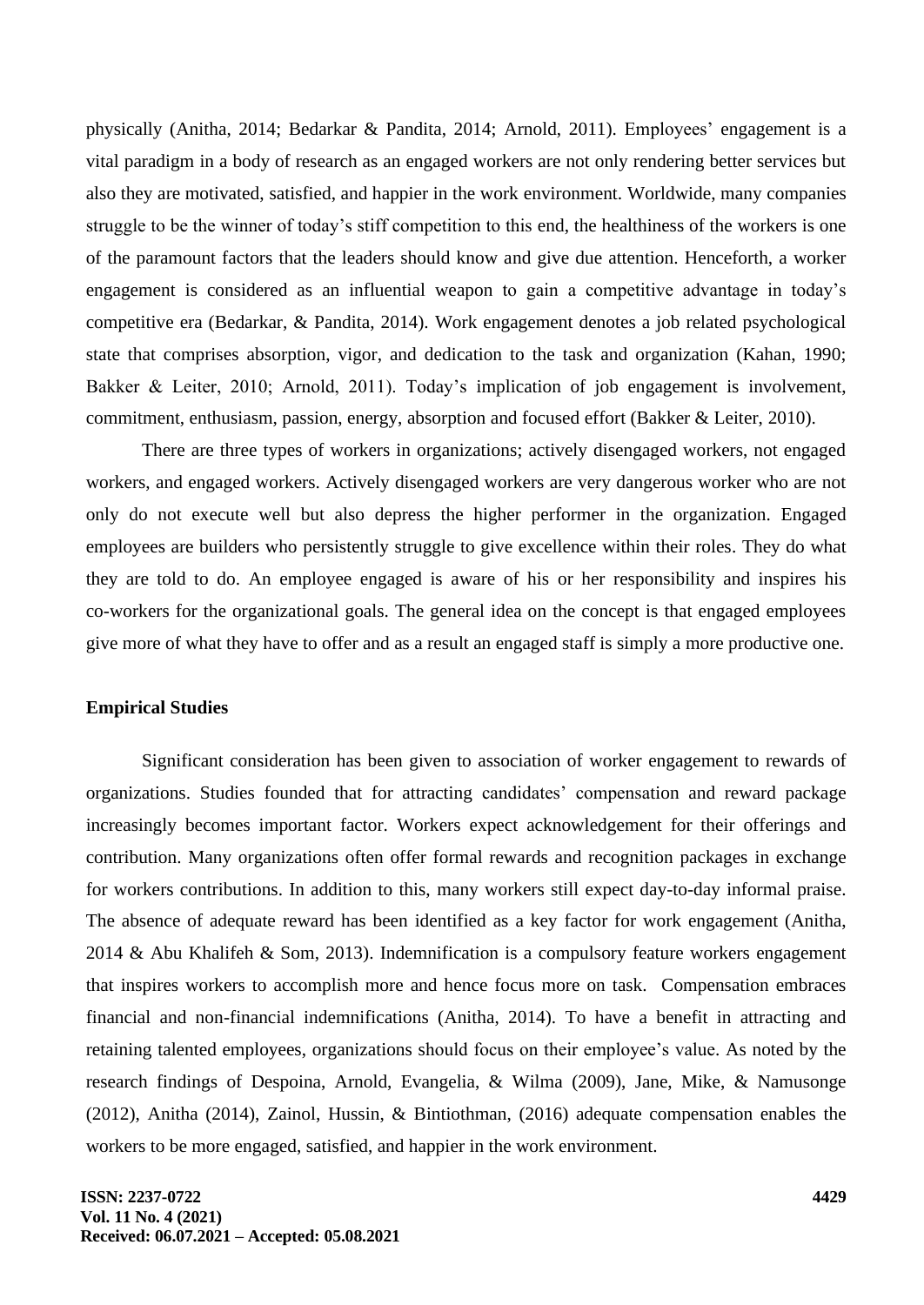As noted by the research findings of Bedakar Pandita (2014), Anitha (2014), Wuttaphan (2016), Zainol, Hussin, & Binti Othman, (2016) there is a positive e correlation between leader behaviors and follower job engagement. According to Anitha (2014), leadership is one the fundamental factor that influences employee engagement. The contribution of leadership in enlightening workers could not be separated with work engagement (Sugianingrat et al, 2019) Leaders are responsible to a pay a major role in utilizing the workers efforts for overall organization success. When the workers job is considered meaningful and important, it leads obviously to their interest and engagement.

Besides affecting work motivation, work engagement, can also be influenced by interpersonal relationship. Workers felt safer in working environment characterized by supportiveness and openness. Co-worker is one of important elements of working environment variables that focuses explicitly on the interpersonal harmony aspect of employees' engagement According to Kahn (1990) supportive and trusting interpersonal relationship as well as a supportive team promotes employees engagement by creative conducive work environment.

One of the factors affecting the work engagement is work motivation. There must be a motive for workers to wholly invest their vigor during work time. To have this kind of devotion the degree that works are high on intrinsic motivation that they inspire engagement. Engaged workers are most likely to prefer to stay with the institution and perform 25% better than their co-workers and act as an advocators of the organization. According to Kahn (1990) engagement could lead to intrinsic stimulation, creativity, attentiveness, authenticity and ethical behavior. Engagement helps to have better effort and more productive and happy workers Engagement could empower the workers to exert themselves wholly in their work, with improved self-efficacy and a positive influence upon the workers' wellbeing which in turn induces better employees support for the organization (Gemma & Carl, 2009) engaged workers are most likely to work better through strengthen level of effort than those who are disconnected.

Empirical studies have found that work engagement and organizational support as a key job resource that enables employees to be adaptable with their job demand (Mac Donagh & Orla, 2017). Alike supportive interpersonal relationships organizational support allows the workers to try and to fail without fear of the consequence. Workers also engaged when they had some control over their work. A study conducted by Dai and Qin (2016) shows that there was a positive association between organizational support and work engagement. According to Arnold (2011), organizational feedback, skill variety, autonomy given by the organization and social support from co-workers and supervisors, leads to more work engagement and consequently to higher performance.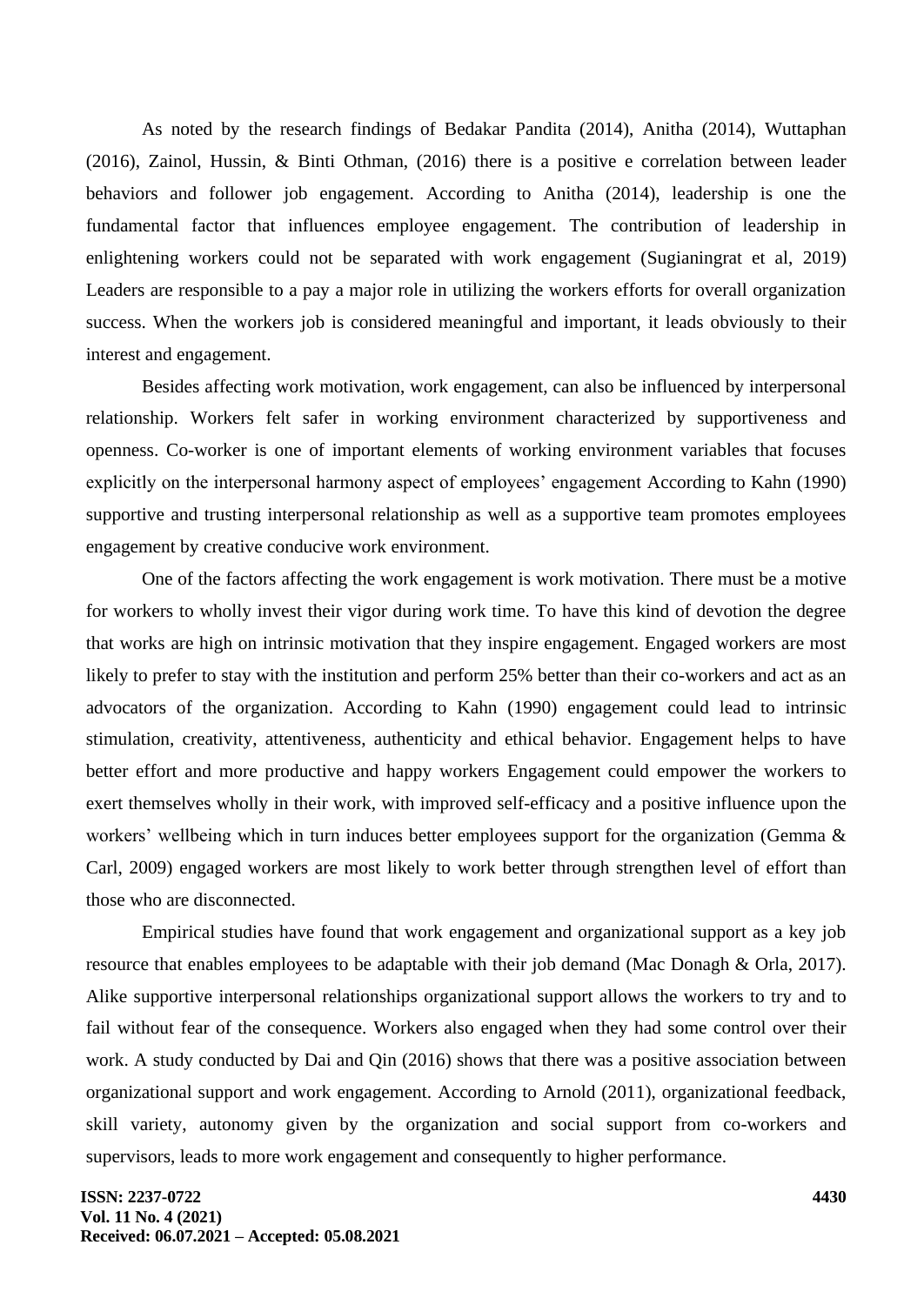Figure 1 - Adopted from Conceptual Framework of the Research



### **3. Methods**

**Research Design**: A blend of descriptive and explanatory research designs had been used.

**Population and Samples:** Population of the study was all academic staffs working in the Amhara regional sate public universities of Ethiopia. There are 10 public Universities in Amhara regional state. To this end, all public Universities were targeted in the current study. A total of 320 survey questionnaires distributed, 282 questionnaires were returned and used for the data analysis purpose representing a response rate of 88%.

**Survey Instruments:** an online survey questionnaire was developed to this study to investigate the influence of variables such as organizational support, work motivation, leadership, rewards, and work environment on work environment. Work engagement of academic staffs measured by using a standardized questionnaire, called Utrecht work engagement scale The elements of workers engagement used in this study were dedication (3 questions), vigor (3 questions), and absorption (3 questions). Moreover, the respondents were asked to rate each item on five point likert scale question ranging from strongly agree (1) to strongly disagree (50 in relation to the five variables influencing academic staffs work engagement.

**Statistical methods for data analysis**: to analyze the collected data both descriptive and inferential statistical tools have been used**.** To test the hypotheses, Pearson correlation analysis used. Regression was also used to analyze the level of influence made by independent variables (organizational support, leadership, work motivation, rewards, and work environment) on dependent variable (work engagement). All the data analysis was done by using Statistical Package for Social Science version 24 (SPSS24).

**Reliability Test**: Cronbach's alpha is the most commonly used tool for measuring the effeteness of instrument (Zikmund & Babin, 2010). According to Zikmund & Babin, (2010) the range of reliability test that is above 0.7 is Good. Accordingly, the internal consistency of the survey instruments used in this study was reliable in the given population as shown in table 1.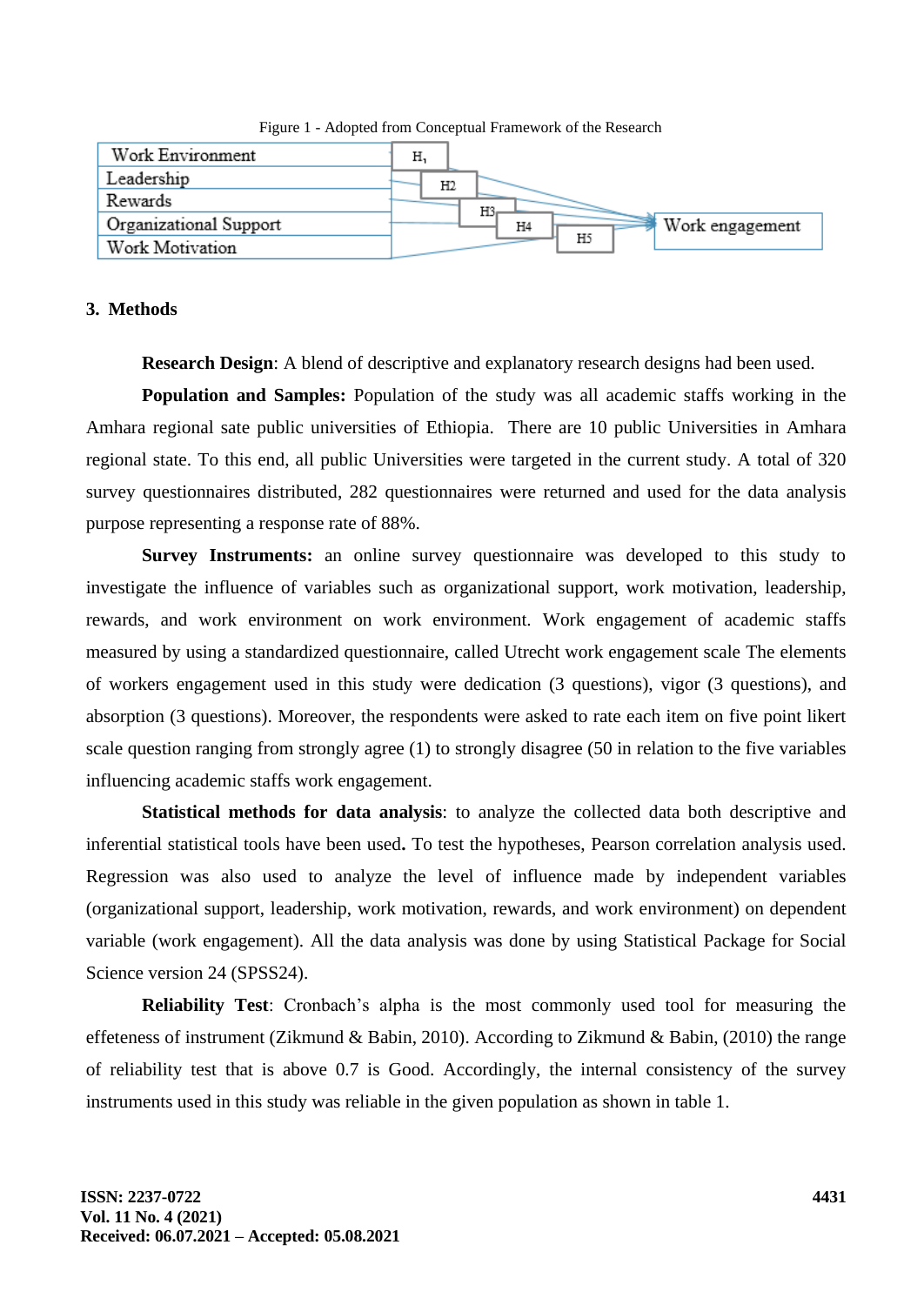| <b>Item-Total Statistics</b> |                  |  |  |  |
|------------------------------|------------------|--|--|--|
| Variable                     | Cronbach's Alpha |  |  |  |
| Engagement                   | .753             |  |  |  |
| <b>Work Environment</b>      | .683             |  |  |  |
| Leadership                   | .701             |  |  |  |
| Reward                       | .768             |  |  |  |
| Organizational support       | .743             |  |  |  |
| Work motivation              | .796             |  |  |  |
| Overall                      | .778             |  |  |  |

Table 1 - Cronbach's Alpa Result

Source: Own survey, 2021

# **4. Discussion and Result**

| Table 2 - Education Level                          |               |       |       |                                              |  |  |  |
|----------------------------------------------------|---------------|-------|-------|----------------------------------------------|--|--|--|
| What is the highest educational degree you earned? |               |       |       |                                              |  |  |  |
| Educational level                                  | Frequency     |       |       | Percent   Valid percent   Cumulative percent |  |  |  |
| Bachelor's degree                                  | <sup>12</sup> | 4.3   | 4.3   | 4.3                                          |  |  |  |
| Master's degree                                    | 265           | 94.0  | 94.0  | 98.2                                         |  |  |  |
| 1.8<br>100.0<br>5<br>1.8<br>Doctorate              |               |       |       |                                              |  |  |  |
| Total                                              | 282           | 100.0 | 100.0 |                                              |  |  |  |

Source: Own survey, 2021

Considering the respondents education level (4.3%) of the respondents are bachelor's degree holder, 265(94%) are master's degree holder and the remaining 5 (1.8%) are hold doctor of philosophy. This implies that almost all respondents are master's degree holder.

| University                  | At which university you are working in?                     |       |       |       |  |  |  |  |
|-----------------------------|-------------------------------------------------------------|-------|-------|-------|--|--|--|--|
|                             | Percent<br>Valid percent<br>Cumulative percent<br>Frequency |       |       |       |  |  |  |  |
| <b>Bahir Dar University</b> | 38                                                          | 13.5  | 13.5  | 13.5  |  |  |  |  |
| University of Gondar        | 40                                                          | 14.2  | 14.2  | 27.7  |  |  |  |  |
| Debre Markos University     | 51                                                          | 18.1  | 18.1  | 45.7  |  |  |  |  |
| Debre Berhan University     | 22                                                          | 7.8   | 7.8   | 53.5  |  |  |  |  |
| <b>Wollo University</b>     | 21                                                          | 7.4   | 7.4   | 61.0  |  |  |  |  |
| Debre Tabor University      | 51                                                          | 18.1  | 18.1  | 79.1  |  |  |  |  |
| <b>Woldia University</b>    | 22                                                          | 7.8   | 7.8   | 86.9  |  |  |  |  |
| Debark University           | 20                                                          | 7.1   | 7.1   | 94.0  |  |  |  |  |
| Injibara University         | 12                                                          | 4.3   | 4.3   | 98.2  |  |  |  |  |
| Mekdela Amba University     | $\overline{\mathcal{L}}$                                    | 1.8   | 1.8   | 100.0 |  |  |  |  |
| Total                       | 282                                                         | 100.0 | 100.0 |       |  |  |  |  |

Source: Own survey, 2021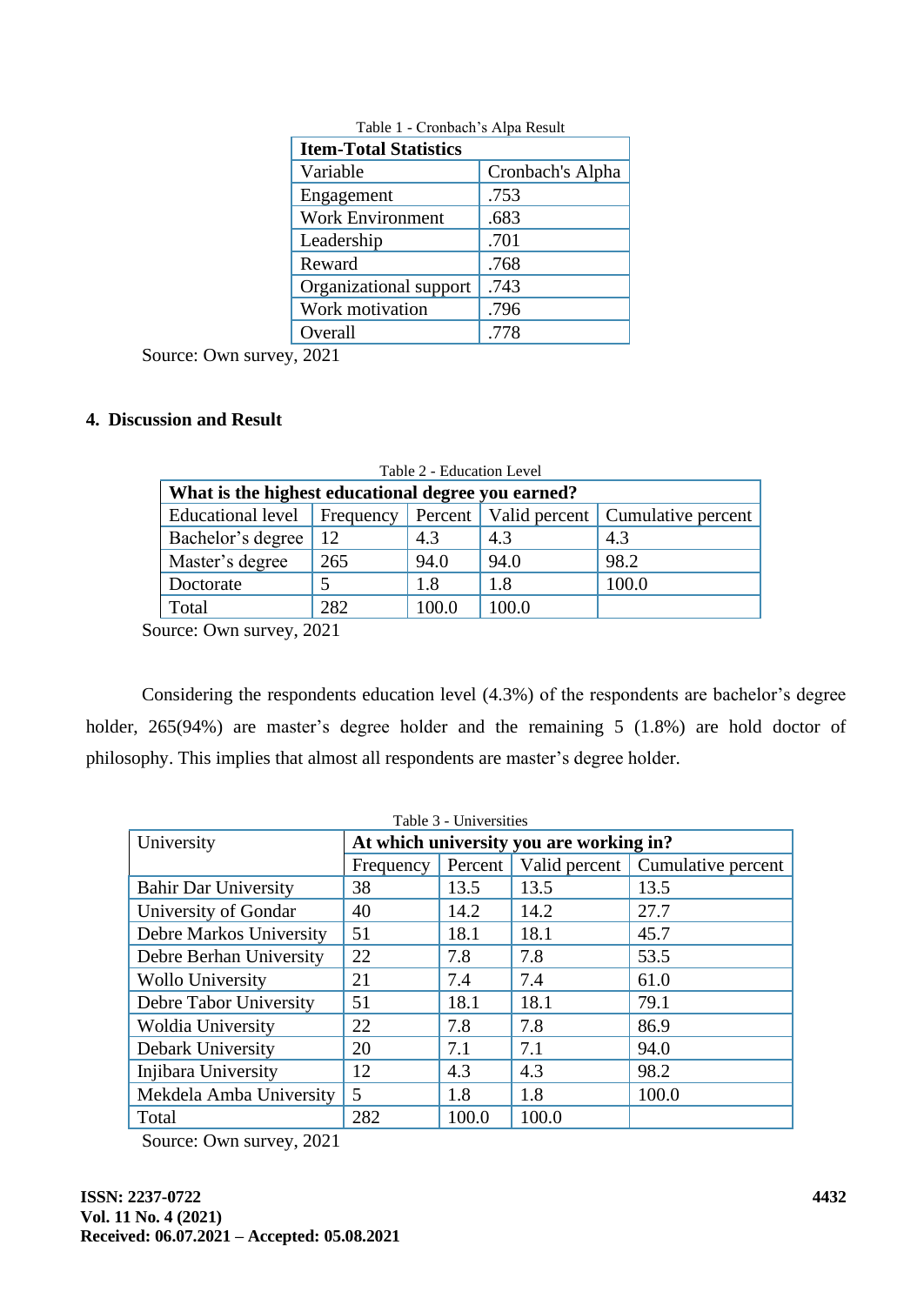Regarding participants of the study 51 (18.1%) were from Debre Tabor and similar number of respondents were taken from Debre Markos University. 40 (14.2%) from University of Gondar, 38 (13.5%) Bahir Dar University, and 22 (7.8%) were from Debre Berhan University and similar number of respondents were taken from Woldia University. 21 (7.4%), 20 (7.1%), 12 (4.3%) respondents were from Wollo University, Debark University, Injibara University respectively. Small number of respondents 5 (1.8%) were from Mekdela Amba University.

| <b>Year of service at university</b> |           |         |               |                    |  |  |  |
|--------------------------------------|-----------|---------|---------------|--------------------|--|--|--|
|                                      | Frequency | Percent | Valid percent | Cumulative percent |  |  |  |
| Less than 1 year                     | 11        | 3.9     | 3.9           | 3.9                |  |  |  |
| 1-3 years                            | 85        | 30.1    | 30.1          | 34.0               |  |  |  |
| 4-6 years                            | 81        | 28.7    | 28.7          | 62.8               |  |  |  |
| $7-10$ years                         | 83        | 29.4    | 29.4          | 92.2               |  |  |  |
| Above 10 years                       | 22        | 7.8     | 7.8           | 100.0              |  |  |  |
| Total                                | 282       | 100.0   | 100.0         |                    |  |  |  |

|  |  | Table 4 - Year of Service |
|--|--|---------------------------|
|--|--|---------------------------|

Source: Own survey, 2021

Considering the year of experience of the total respondents 85(30.1%) has 1-3 years of experience at a higher institution. 83 (29.4%) of the respondents has 7-10 years of experience at University. 81(28.7%) of the respondents has 4-6 years of experience a higher institution. 22(7.8%) of the respondents have more than 10 years' work experience and the remaining11 (3.9%) of the respondents have less than 1 year work experience.

As depicted in Table 5 all independent variables such as working environment, leadership, reward, organizational support, and work motivation are positively related to the dependent variable instructors work engagement. Pearson product Correlation of working environment and engagement was found to be statistically significant ( $r=0.719$ ,  $p=0.01$ ). Hence,  $H_1$  was supported. This implies when the work environment improved the instructors work engagement also increase. The work of Arnold (2011), Anitha (2014) and Brad, Kobena, Drea, & Kim, (2017) evidenced the significance correlation between working environment and engagement.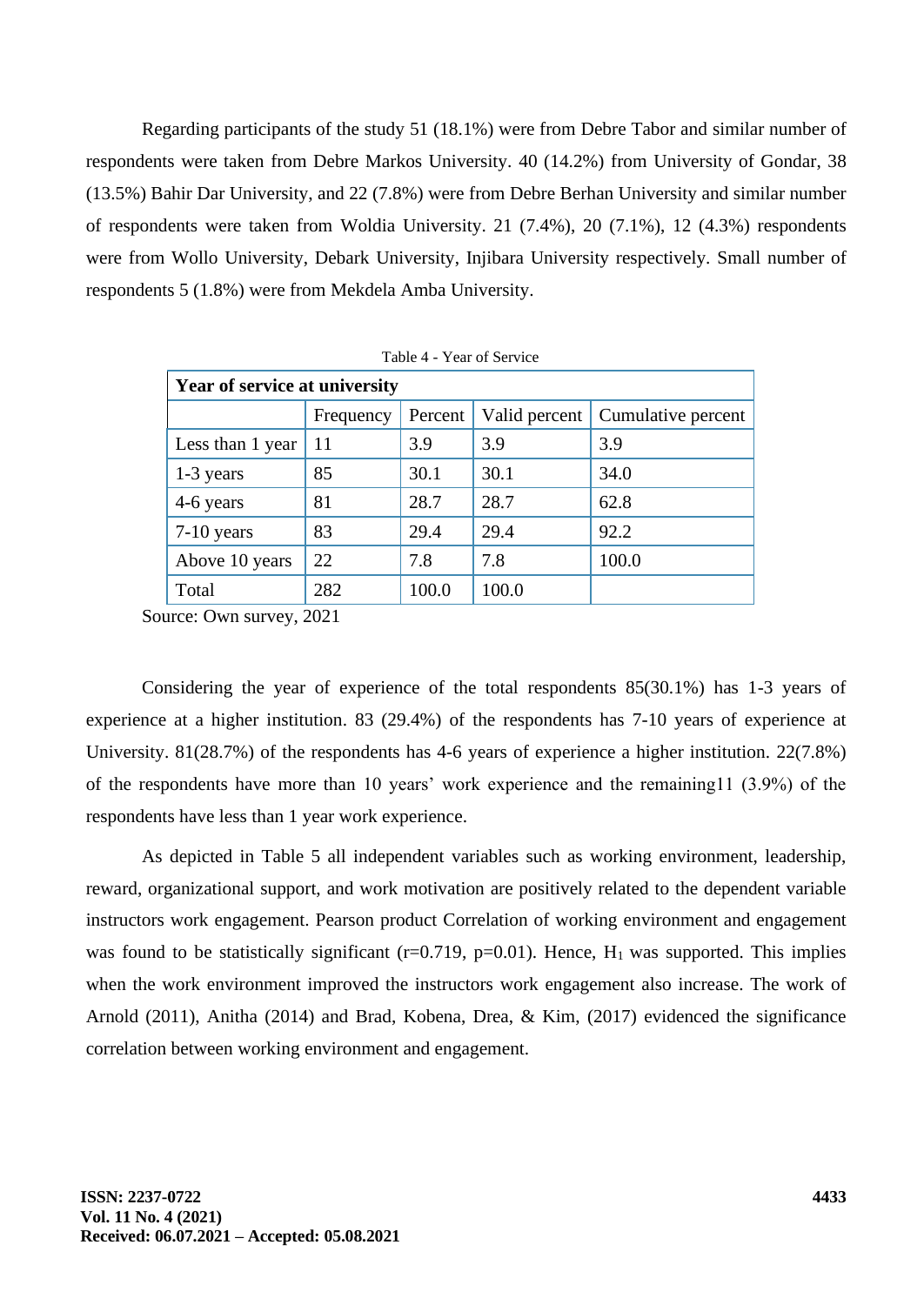| <b>Correlations</b>                                         |                        |            |                        |            |           |                |                    |
|-------------------------------------------------------------|------------------------|------------|------------------------|------------|-----------|----------------|--------------------|
|                                                             |                        | Engagement | Working<br>Environment | Leadership | Reward    | Organizational | Work<br>Motivation |
| Engagement                                                  | Pearson<br>Correlation |            | $.719***$              | $.241**$   | $.185***$ | $.428**$       | $.743**$           |
|                                                             | $Sig.(2-tailed)$       |            | 0.000                  | 0.000      | .002      | 0.000          | 0.000              |
| Working<br>Environment                                      | Pearson<br>Correlation | $.719***$  | 1                      | $-.050$    | .032      | $.326**$       | $.848**$           |
|                                                             | Sig.(2-tailed)         | 0.000      |                        | .402       | .592      | 0.000          | 0.000              |
| Leadership                                                  | Pearson<br>Correlation | $.241**$   | $-.050$                | 1          | $-.010$   | $.215***$      | .060               |
|                                                             | $Sig.(2-tailed)$       | 0.000      | .402                   |            | .863      | 0.000          | .315               |
| Reward                                                      | Pearson<br>Correlation | $.185***$  | .032                   | $-.010$    | 1         | .108           | $.163***$          |
|                                                             | $Sig.(2-tailed)$       | .002       | .592                   | .863       |           | .071           | .006               |
| Organizational                                              | Pearson<br>Correlation | $.428**$   | $.326**$               | $.215***$  | .108      | $\mathbf{1}$   | $.269**$           |
| support                                                     | $Sig.(2-tailed)$       | 0.000      | 0.000                  | 0.000      | .071      |                | 0.000              |
| Work<br>Motivation                                          | Pearson<br>Correlation | $.743**$   | $.848**$               | .060       | $.163**$  | $.269**$       | 1                  |
|                                                             | $Sig.(2-tailed)$       | 0.000      | 0.000                  | .315       | .006      | 0.000          |                    |
| **. Correlation is significant at the 0.01 level (2-tailed) |                        |            |                        |            |           |                |                    |

Table 5 - Pearson Correlations

Source: Own survey, 2021

Pearson product Correlation engagement and leadership was found to be statistically (r=0.241,  $p=0.01$ ). Hence,  $H_2$  was supported. This implies when the leadership practice is good, the instructor's work engagement also increase. In this regard, the current finding is in line with the finding of Bedarkar & Pandita, (2014) and Emiko, Reiko, & Kazutomo (2017) that provide evidence for correlation between leadership and instructors work engagement. Pearson product Correlation of reward and engagement was found to be statistically significant ( $r=0.185$ ,  $p=0.01$ ). Hence, H<sub>3</sub> was supported. This implies if the reward given to instructors increase, the instructor's work engagement also increase. Studies done by Arnold (2011), Ala`a Nimer & Ahmad, (2013), Anitha (2014) and Sange (2015), and show that rewarded workers are motivated to be engaged at work.

Pearson product Correlation of organizational support and engagement was found to be statistically significant ( $r= 0.241, 0.01$ ). Hence,  $H_4$  was supported. This implies if the organizational support increase, the instructor's work engagement also increase. The present finding is in line the Kahn, (1990), Kailiang & Xinyu (2016), Ida Ayu Putu, et al (2019) finding which states that a significant correlation between engagement and organizational support. Pearson product Correlation of work motivation and engagement was found to be statistically significant (r=0. .428, p=0.01). Hence, H5 was supported. This implies if the work motivation increase, the instructor's work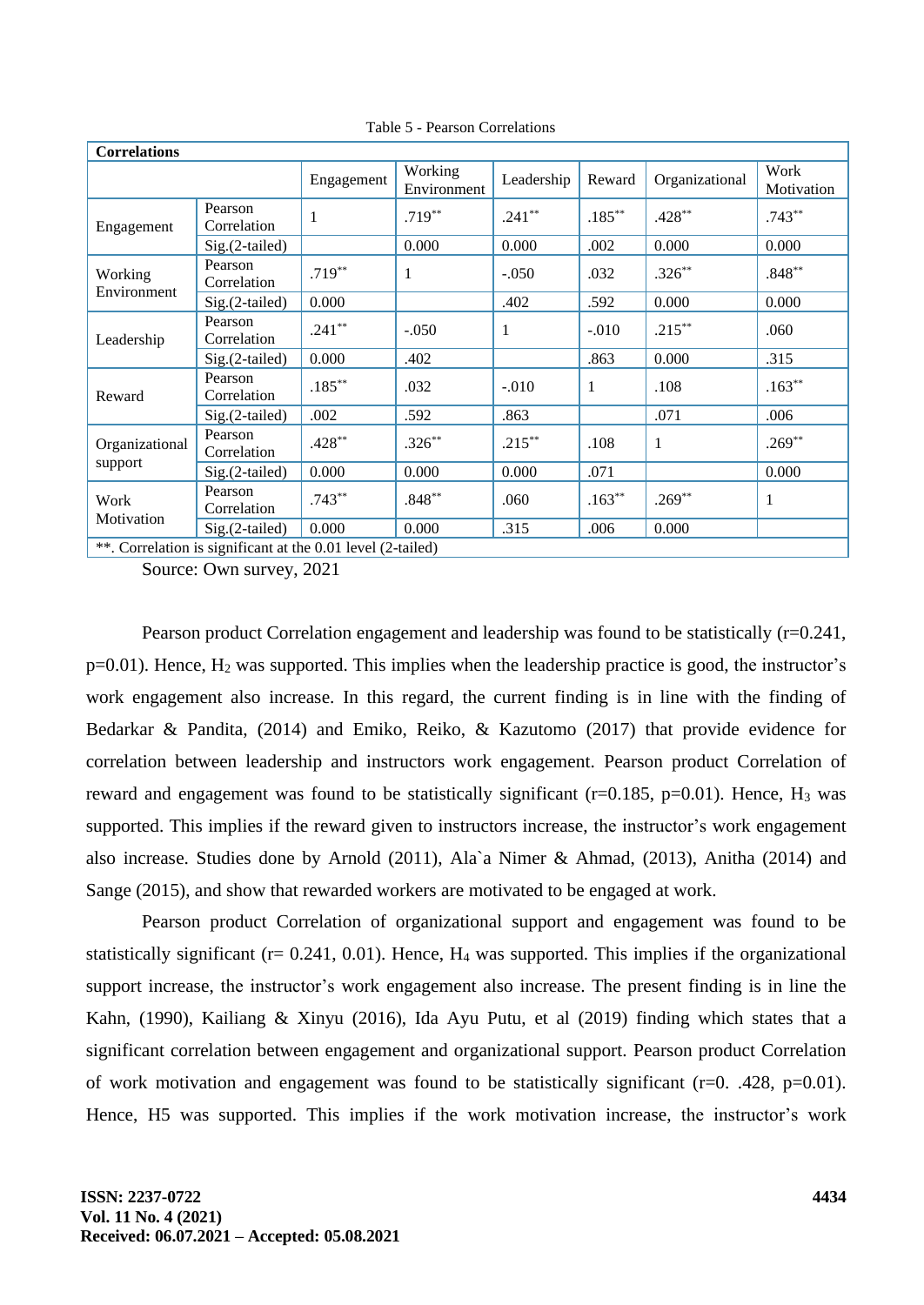engagement also increase. In this regard as the findings of Orla & Joe, (2017) shown that engaged workers not only accomplish better in their works but also more motivated in the workplace.

|                                                                                                                   | Model Summary b                                       |          |                      |                               |               |  |  |  |  |
|-------------------------------------------------------------------------------------------------------------------|-------------------------------------------------------|----------|----------------------|-------------------------------|---------------|--|--|--|--|
| Model                                                                                                             | R                                                     | R Square | Adjusted R<br>Square | Std. Error of the<br>Estimate | Durbin Watson |  |  |  |  |
|                                                                                                                   | 4.75524<br>.817 <sup>a</sup><br>.662<br>.668<br>1.768 |          |                      |                               |               |  |  |  |  |
| Predictors: (Constant), Work motivation, Leadership, Reward, Organizational<br>a.<br>support, Working environment |                                                       |          |                      |                               |               |  |  |  |  |
| b. Dependent Variable: Engagement                                                                                 |                                                       |          |                      |                               |               |  |  |  |  |

|  |  | Table 6 - Model Summary |
|--|--|-------------------------|
|--|--|-------------------------|

Source: Own survey, 2021

Multiple regressions was carried out, it was found all the variables studied were identified as a predictors of employees engagement with an adjusted  $\mathbb{R}^2$  value of 66.2% of the variation as depicted in table 6 which is statistically significant. Therefore, 66.2% of the variation in employees' engagement can be explained by five independent variables such as working environment, leadership, reward, organizational support, work motivation in the model. Thus, it can be concluded that the above-mentioned independent variables share 66.2 % of the influence on employee engagement. This means that 33.8% of the influencing factors of employee engagement cannot be explained by this study variable, which may require further investigations by other researches.

| <b>ANOVA</b> <sup>a</sup>                                                                    |                              |                                |     |             |             |                   |  |  |
|----------------------------------------------------------------------------------------------|------------------------------|--------------------------------|-----|-------------|-------------|-------------------|--|--|
|                                                                                              | Model                        | Sum of Squares                 | df  | Mean Square | $\mathbf F$ | Sig.              |  |  |
|                                                                                              | Regression                   | 12547.406                      |     | 2509.481    | 110.979     | .000 <sup>b</sup> |  |  |
|                                                                                              | Residual                     | 6240.995                       | 276 | 22.612      |             |                   |  |  |
|                                                                                              | Total                        | 18788.401                      | 281 |             |             |                   |  |  |
| a.                                                                                           |                              | Dependent variable: Engagement |     |             |             |                   |  |  |
| Predictors: (Constant), Work motivation, Leadership, Reward, Organizational<br>$\mathbf b$ . |                              |                                |     |             |             |                   |  |  |
|                                                                                              | support, Working environment |                                |     |             |             |                   |  |  |

Table 7 - ANOVA<sup>a</sup> Result

Source: Own survey, 2021.

Table 7, reveals the ANOVA result, that revelled a statistically significant probability value (p= 0.000) and shows that all the variables of leadership, working environment, reward, organizational support, work motivation explain significantly employee engagement.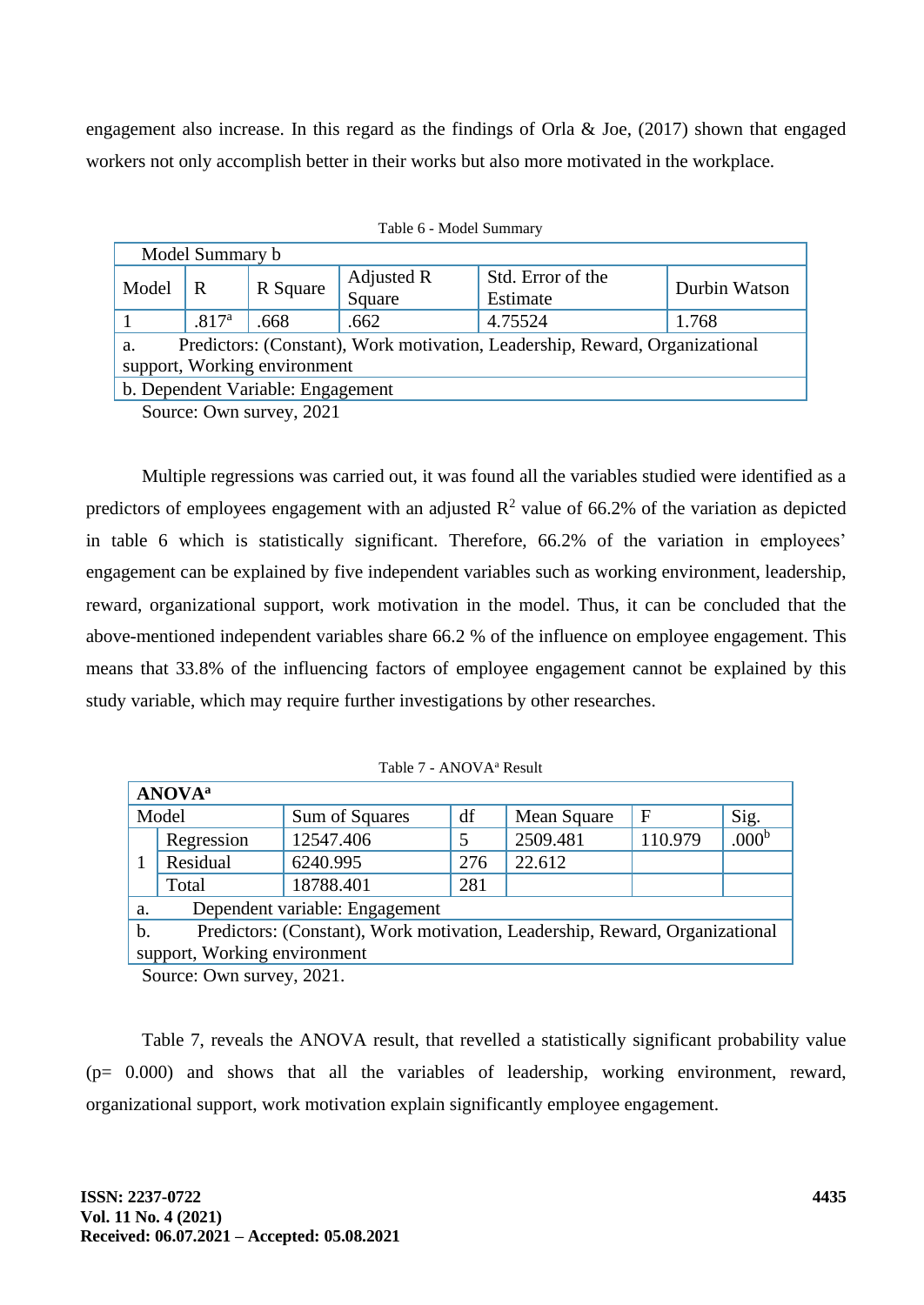|       | Coefficients <sup>a</sup>         |                                |            |                              |       |      |                                |            |  |
|-------|-----------------------------------|--------------------------------|------------|------------------------------|-------|------|--------------------------------|------------|--|
| Model |                                   | Unstandardized<br>coefficients |            | standardized<br>coefficients | t     | Sig. | <b>Collinearity Statistics</b> |            |  |
|       |                                   | B                              | Std. Error | <b>B</b> eta                 |       |      | Tolerance                      | <b>VIF</b> |  |
|       | (Constant)                        | 13.922                         | 2.140      |                              | 6.505 | .000 |                                |            |  |
|       | Working<br>Environment            | .727                           | .138       | .372                         | 5.264 | .000 | .241                           | 4.151      |  |
|       | Leadership                        | .437                           | .078       | .206                         | 5.599 | .000 | .891                           | 1.122      |  |
|       | Reward                            | .165                           | .060       | .100                         | 2.754 | .006 | .914                           | 1.094      |  |
|       | Organizational<br>Support         | .236                           | .058       | .156                         | 4.076 | .000 | .822                           | 1.216      |  |
|       | Work motivation                   | .733                           | .142       | .357                         | 5.143 | .000 | .249                           | 4.009      |  |
|       | a. Dependent Variable: Engagement |                                |            |                              |       |      |                                |            |  |

Table 8 - Coefficients<sup>a</sup>

Source: Own survey, 2021

As shown in table 8 the t-values indicates that leadership  $(t = 5.599)$ , working environment  $(t = 5.264)$ , and work motivation (5.143) are the most influential factors on workers engagement as they're statistically significant at 0.01 level of significance. B values also tells that the working environment effects up to 37.2 percent as determinants of workers work engagement and work motivation as about 35.7 percent influence on instructors work engagement. Leadership, reward, organizational supports have 20.6 per cent, 10.0 per cent, 15.6 per cent influence on instructors work engagement.

## **5. Conclusion and Implication**

This study focused on examining the antecedents of employees work engagement and also it detects five antecedents that have a significant effect on it. Moreover, this study also discloses all the independent variables have statistically significant correlation with employees work engagement. The multiple regression analysis result predicts that out of several statistically significant factors that have an influence on employees work engagement were working environment and work motivations. Working environment and work motivations were found to have significant *t* value in relation with employees' engagement. This implies that creating a healthy working atmosphere for instructors could help the Universities to have engaged employees. This replicates job motivation that could be leads to vigor, dedication and absorption. Employees would be highly engaged in their work when the Universities give considerable support attention in terms of the determinants being addressed. Therefore, universities are advised to give considerable emphasis on creating sound work place environment, employees' motivation and they have to work to create better leadership.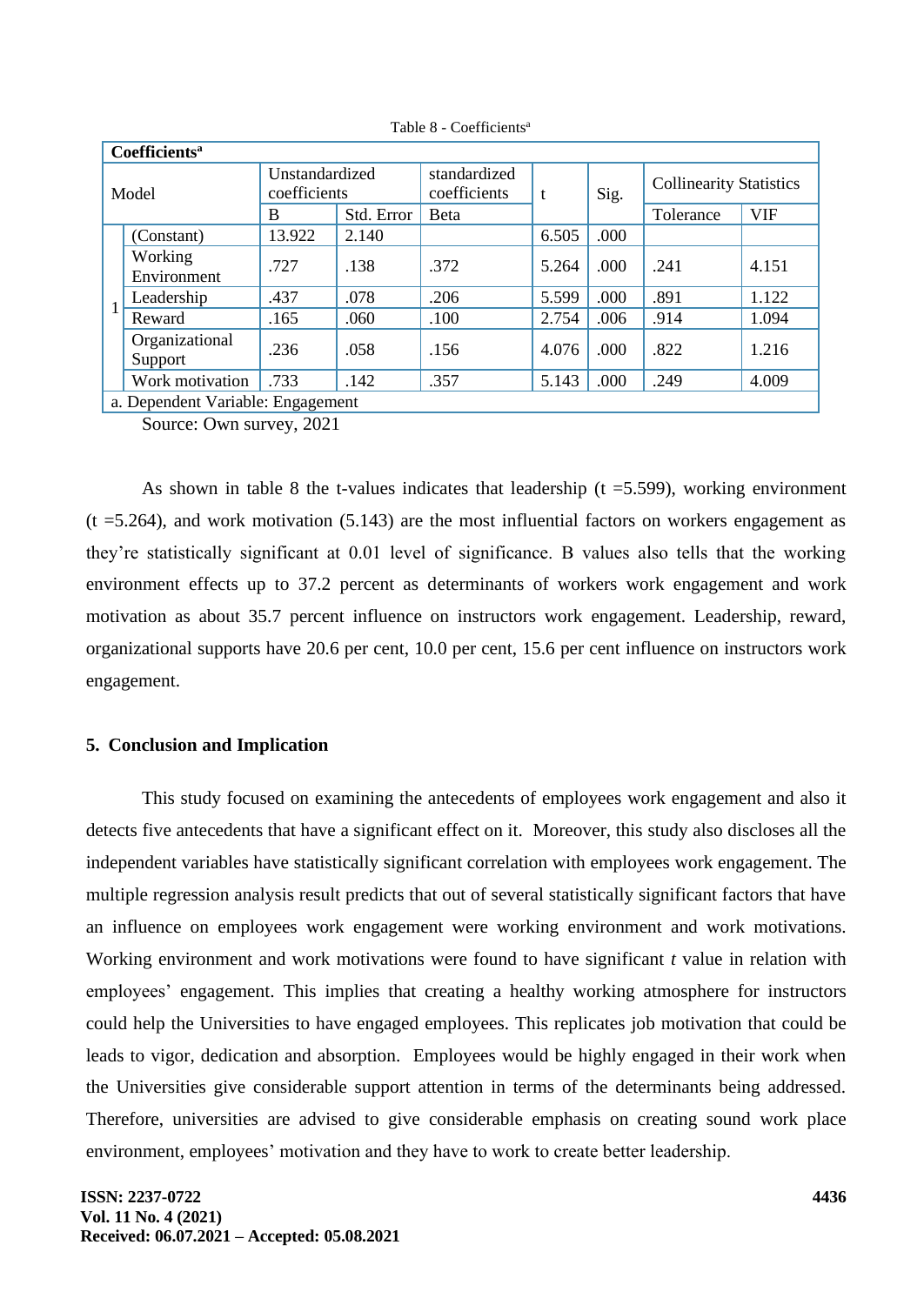# **References**

Abebe, R.T. (2015). Expanding quality assurance in Ethiopian higher education. *Working Papers in Higher Education Studies, 1*(2).

AbuKhalifeh, A.N., & Som, A.P. (2013). The Antecedents Affecting Employee Engagement and Organizational Performance. *Asian Social Science, 9*(7).

Ala`a Nimer, A., & Ahmad, P.M. (2013). The Antecedents Affecting Employee Engagement and Organizational Performance. *Asian Social Science, 9*(3).

Alemayehu, B.Z., & Woldemariam, G.K. (2020). Academic staff flight from Ethiopian public universities: Causes and possible solutions. *Wiley Online Library*.

Anitha, J. (2014). Determinants of employee engagement and their impact on employee performance. *International Journal of Productivity and Performance Management, 63*(2).

Arnold, B.B. (2011). An Evidence-Based Model of Work Engagement. *Current Directions in Psychological Science, 20*(4).

Arnold., B.B. (2011). An Evidence-Based Model of Work Engagement. *Current Directions in Psychological Science, 20*(4).

Bakker, A.B., & Leiter, M.P. (2010). *Work Engagement: A Handbook of Essential Theory and Research.* Psychology Press.

Bakker, A.B., Albrecht, S.L., & Leiter, M.P. (2011). Key questions regarding work engagement. *European Journal of Work and Organizational Psychology, 20*(1).

Bedarkar, M., & Pandita, D. (2014). A study on the drivers of employee engagement impacting employee performance. *Procedia - Social and Behavioral Sciences*.

Belay, D., & Lehal, R. (2019). Fueling Employees Work Engagement through Work Place Support:Evidence from Ethiopian Public University. *International Journal of Management Studies, 1*(4).

Brad, S., Kobena, O., Drea, Z., & Kim, N. (2017). Definitional and Conceptual Muddling: Identifying the Positionality of Employee Engagement and Defining the Construct. *Human Resource Development Review, 3*.

Coetzee, S., & Rothmann, S. (2005). Work engagement of employees at a higher education institution in South Africa. *Southern African Business Review, 9*(3).

Dai, K., & Qin, X. (2016). Perceived Organizational Support and Employee Engagement: Based on the Research of Organizational Identification and Organizational Justice. *Open Journal of Social Sciences, 4*(46-57).

Despoina, X., Arnold, B.B., Evangelia, D., & Wilma, B. S. (2009). *Work engagement and financial returns: A diary study on the role of job and personal resources.* Journal of Occupational and Organizational Psychology.

Emiko, K., R.I., & K.O. (2017). Relationship of High Work Engagement among Staff Midwives with Their Immediate Superiors' urnout on Maternity and Labor Wards in Japan. *Open Journal of Nursing, 7*(39-49).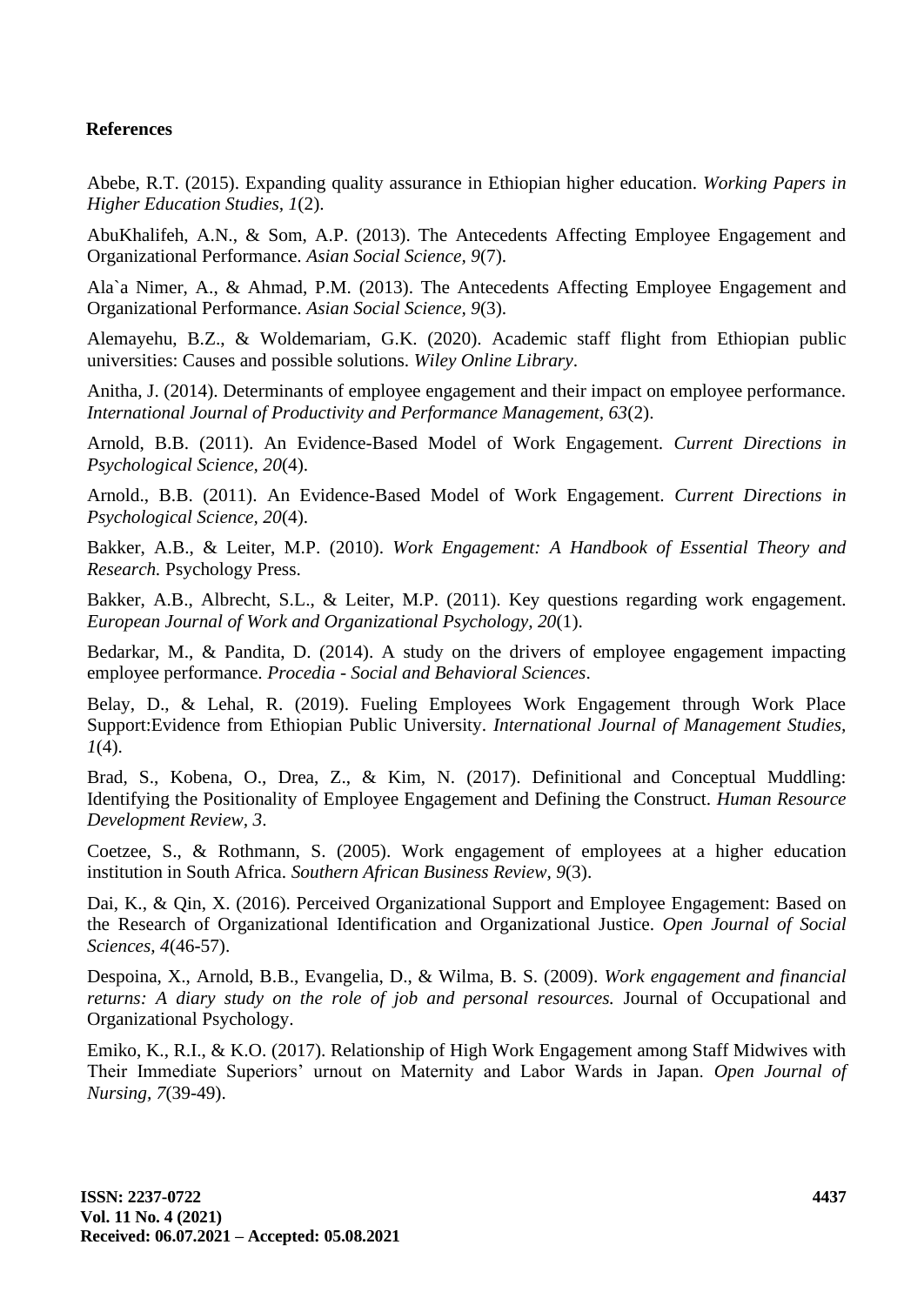Fazna Mansoor, Z.H. (2016). Factors influencing Employee Engagement: A study on a elecommunication Network provider in Maldives. *International Journal of Accounting & Business Management, 4*(1).

Gallup. (2006). Gallup study: engaged employees inspire company innovation: national survey finds that passionate workers are most likely todrive organisations forward. *The Gallup Management Journal*.

Gallup. (2002). The high cost of disengaged employees. *Gallup Business Journal*.

Gemma, R.S., & Carl, M. (2009). *Employee Engagement A review of current thinking.* Institute for Employment Studies.

Ida Ayu Putu, W.S., S.R., i, C.A., M.X., S.D., & W.G. (2019). The employee engagement and OCB as mediating on employee performance", *International Journal of Productivityand Performance Management.* Emerald Insight.

Jane, M.N., Mike, E.I., & Namusonge, G. (2012). *Determinants of Academic Staff Retention in Public Universities in Kenya:* (Vol. 2). International Journal of Humanities and Social Science.

Kahn, W.A. (1990). Psychological Conditions of Personal Engagement and Disengagement at Work. *The Academy of Management Journal, 33*(4).

Kailiang, D., & X.Q. (2016). Perceived Organizational Support and Employee Engagement: Based on port and Employee Engagement: Based on the Research of Organizational Identification and Organizational Justice. *Open Journal of Social Sciences, 4*(46-57).

MacDonagh, J., & Orla, B. (2017). What's love got to do with it? Employee engagement amongst higher education workers (Vol. 36). *Irish Journal of Management.*

Macey, W.H., Schneider, B., Barbera, K.M., & Young, S.A. (2009). *Employee Engagement:Tools for Analysis, Practice, and Competitive Advantage.* A John Wiley & Sons, Ltd.

Nagesh, P., Kulenur, S., & Shetty, P. (2019). he Study on Factors Affecting Employee Engagement. *International Journal of Engineering Research & Technology, 8*(6).

Ng'ethe, J.M., Iravo, M.E., & Namusonge, G. (2012). Determinants of Academic Staff Retention in Public Universities in Kenya: Empirical Review. *International Journal of Humanities and Social Science, 2*(13).

Ngethe, J.M., Iravo, M.E., & Namusonge, G. (2012). Determinants of Academic Staff Retention in Public Universities in Kenya:Empirical Review. *International Journal of Humanities and Social Science, 2*(13).

Orla, B., & Joe, M. (2017). What's love got to do with it? Employee engagement amongst higher education workers. *Irish Journal of Management, 3*.

Osborne, S., & Hammoud, M.S. (2017). Effective Employee Engagement in the Workplace. *International Journal of Applied Management and Technology, 16*(1).

Portela, M.J., & Gebremedhin, A. (2020). *Prospective evaluation f GPE's country-level support to education:Country Level Evaluation: Ethiopia.*

Robertson-Smith, G., & Markwick, C. (2009). *Employee Engagement: A review of current thinking.*

Sange, R. . (2015). Progressive Importance of the Drivers of Employee Engagement. *Indian Journal of Science and Technology, 8*(4).